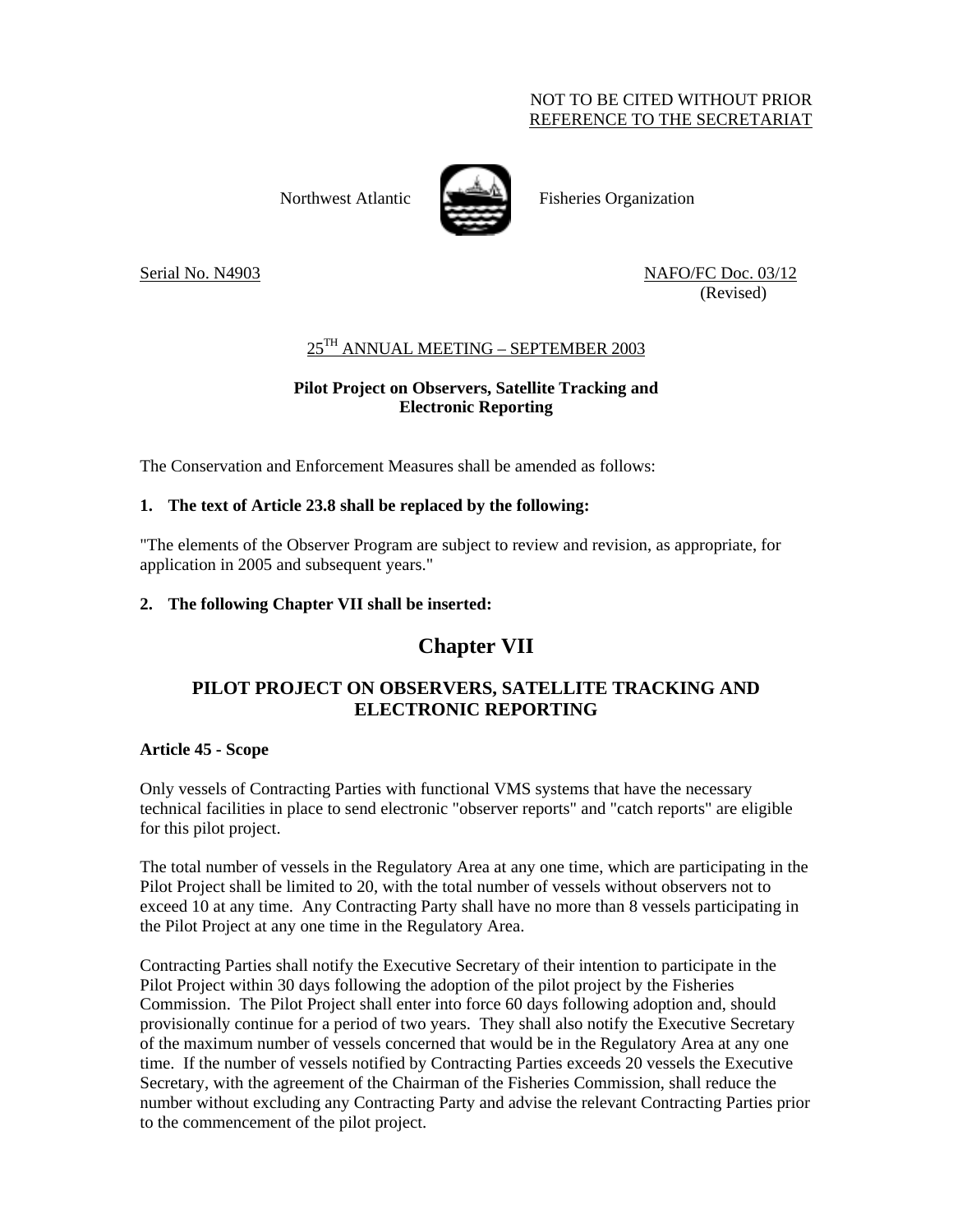If a Contracting Party does not utilize it's right for a vessel to participate or withdraws from the Pilot Project, the right becomes available for another Contracting Party. In such a case, the Contracting Parties with the fewest vessels participating in the Pilot Project at that time shall have priority to choose to utilize the right for a new vessel to participate.

### **Article 46 - Implementation**

Participating Contracting Parties should notify the names of the vessels participating in the pilot project to the NAFO Secretariat. Such vessels shall have observers on board in accordance with Article 23 of the NAFO Conservation and Enforcement Measures.

However, by way of derogation from these measures a Contracting Party may withdraw observers from vessels participating in the Pilot Project on the condition that the technical facilities on board the vessel necessary to send electronic "observer reports" and "catch reports" have been tested with the NAFO Secretariat and Contracting Parties with an inspection presence in the Regulatory Area.

The testing of this exchange shall be deemed successful once data exchanges have been completed with all recipients at a 100% reliability rate.

A Contracting Party with one vessel participating in the Pilot Project shall withdraw the observer for no more than 50% of the time that the vessel spends in the Regulatory Area during the year. Other Contracting Parties shall withdraw the observers from no more than 50% of the vessels participating in the Pilot Project that are present in the Regulatory Area.

When withdrawing observers Contracting Parties shall ensure that there is a balance between vessels participating in the Pilot Project with observers and without observers, in terms of the type of fishery in which the vessels are engaged.

Contracting Parties shall not withdraw observers from vessels with catch onboard when entering the Regulatory Area unless such vessels are subject to an inspection.

Participating Contracting Parties shall provide at all times to the NAFO Secretariat the names of vessels participating in the pilot project as well as the period during which they have no observer onboard. The Executive Secretary shall forward this information to all Contracting Parties.

In the case where a vessel without an observer is found by an inspector to be engaged in any infringement, the Contracting Party shall apply the provisions of Article 32, paragraphs 2 to 9 of the Scheme, as appropriate, and, when the vessel is not re-routed, it shall embark an observer without delay.

In addition to their duties under the Conservation and Enforcement Measures observers on board vessels participating in the Pilot Project shall report daily by electronic channels via the FMC to the NAFO Secretariat ("OBR report") of his duties described in Article 23.4. a) i) to iv) of the Conservation and Enforcement Measures.

### **Article 47 - Daily Reports**

a) Masters of vessels and observers taking part in the Pilot Project shall transmit daily reports by division.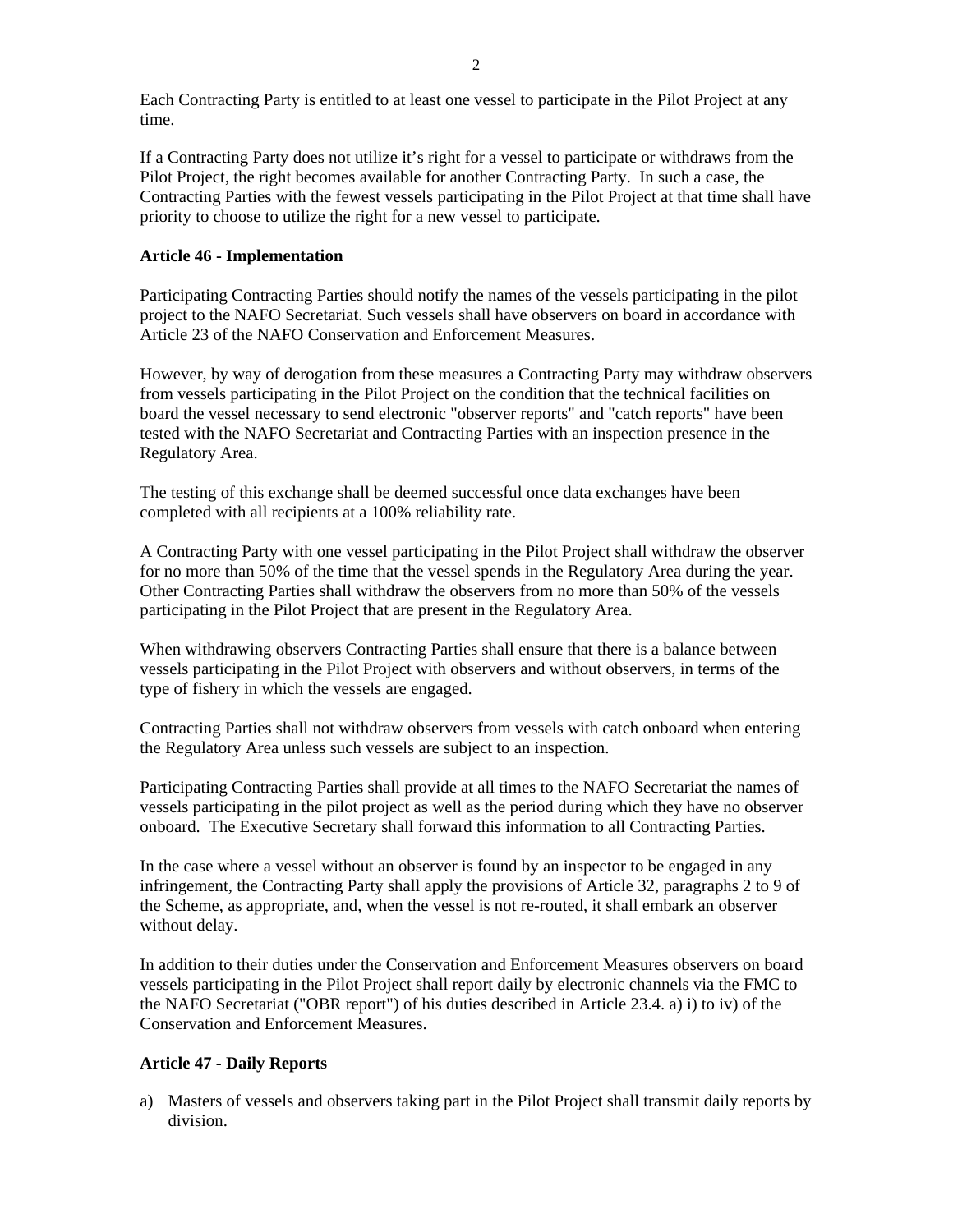- b) The daily reports are to be received by the NAFO Secretariat by 1200 UTC daily. The report period will run from 0001 hours to 2400 hours of the previous day.
- c) The catch reported in the daily report of the master will correspond with those recorded in the log.
- d) The daily reports **s**hall include as appropriate the amounts, by Division, of the following categories:
	- i) The daily catch by species retained on board
	- ii) Discarding
	- iii) Undersize fish
- e) If the electronic means of transmitting daily reports (to and from FMC) is not functioning, the master and the observer will continue to report daily by other means keeping a written log of these transmissions on board and available to inspectors.

The templates for Daily Catch (CAX) and Observer Reports (OBR) are contained in Annex  $XXI(a)$ .

#### **Article 48 - Data Collection/Compilation/Analysis**

The Executive Secretary shall collect and compile, on a weekly basis, the data provided by the daily catch reports to compare, among other items, catch rates of species caught by Division, bycatch percentage rate, discard rates for similar fisheries. The details of this data compilation are outlined in Annex XXI (b).

The Executive Secretary shall forward this information to Contracting Parties with an inspection presence.

The NAFO Secretariat shall monitor the receipt of daily reports from each vessel participating in the pilot. When a report has not been received for 2 consecutive days, the NAFO Secretariat will notify the relevant Contracting Party as well as Contracting Parties with an Inspection Presence.

The Executive Secretary shall make available as soon as possible the information received under paragraphs 2 and 3 to other Contracting Parties with an active inspection presence in the Regulatory Area. All reports and messages shall be treated in a confidential manner.

#### **Article 49 - Confidentiality**

All data submitted under the Pilot Project shall be maintained by the Executive Secretary for the duration of the Pilot Project as well as the assessment period. When assessing this data at the end of the project, the Executive Secretary and STACTIC will ensure confidentiality by replacing vessel names with a neutral identifier. All other confidentiality rules, as outlined in the Conservation and Enforcement Measures, will apply.

#### **Article 50 - Costs**

Subject to any other arrangements between Contracting Parties, each Contracting Party shall pay all its costs associated with this system.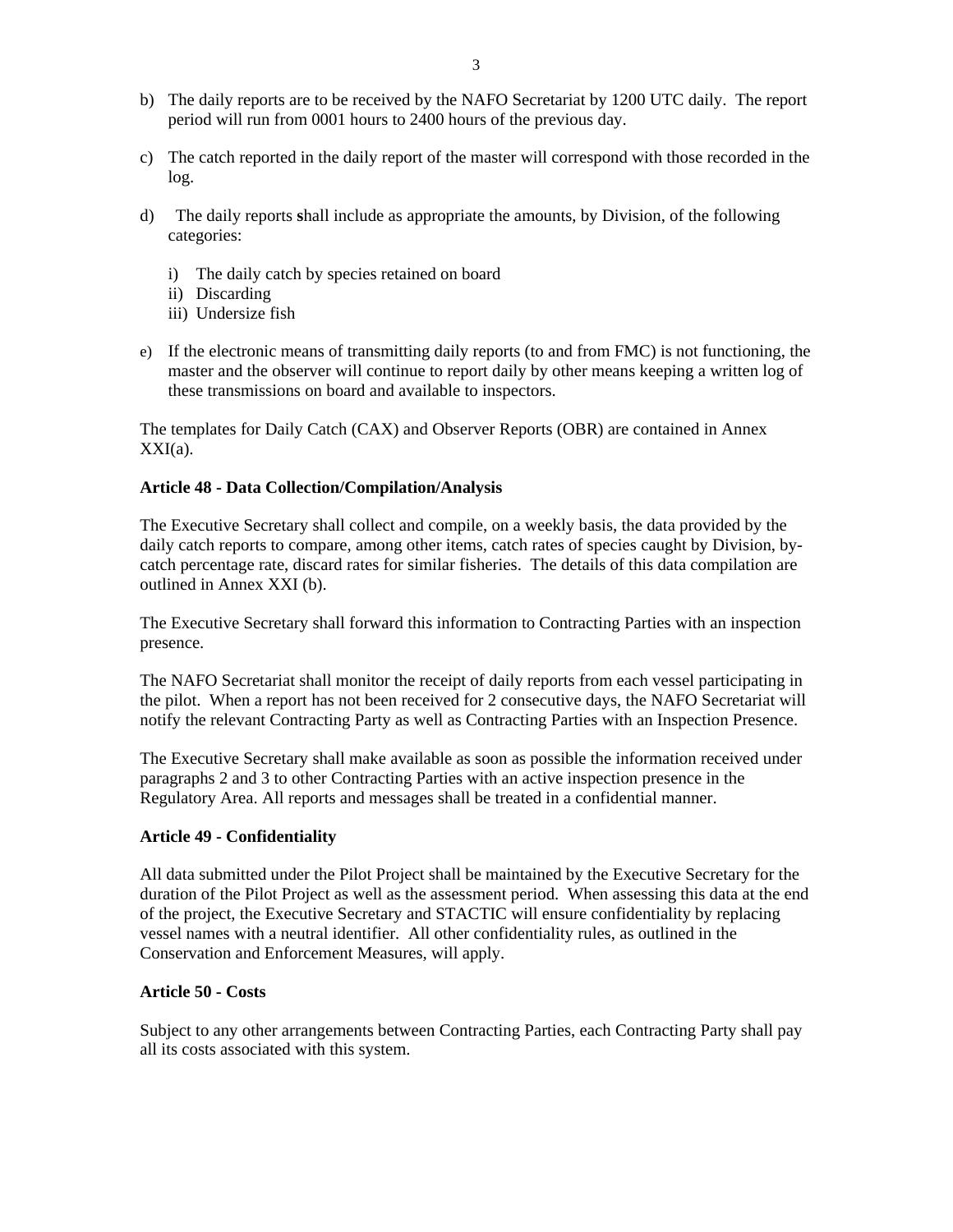#### **Article 51 – Follow-up**

Each Contracting Party (including those with an inspection presence) shall submit an interim report at the first annual meeting of the Fisheries Commission following adoption of the pilot project and a detailed report on the execution of the pilot project containing all necessary information at the annual meeting of the Fisheries Commission following completion of the pilot project. STACTIC supported by the Executive Secretary should evaluate the results of the pilot project at its next meeting on the basis of the criteria set out below as well as the objectives identified, together with any recommendations or proposals:

- a) Compliance overall and notably comparison between vessels with and without observers.
- b) Assessment by the Executive Secretary on issues related to data compatibility, data collection/compilation, and data transmission.
- c) Cost/savings; for the industry; for the authorities of the Contracting Party (including those with an inspection presence); for the NAFO Secretariat.
- d) Interaction with traditional means of control.
- e) Technical functioning of the Scheme and reliability.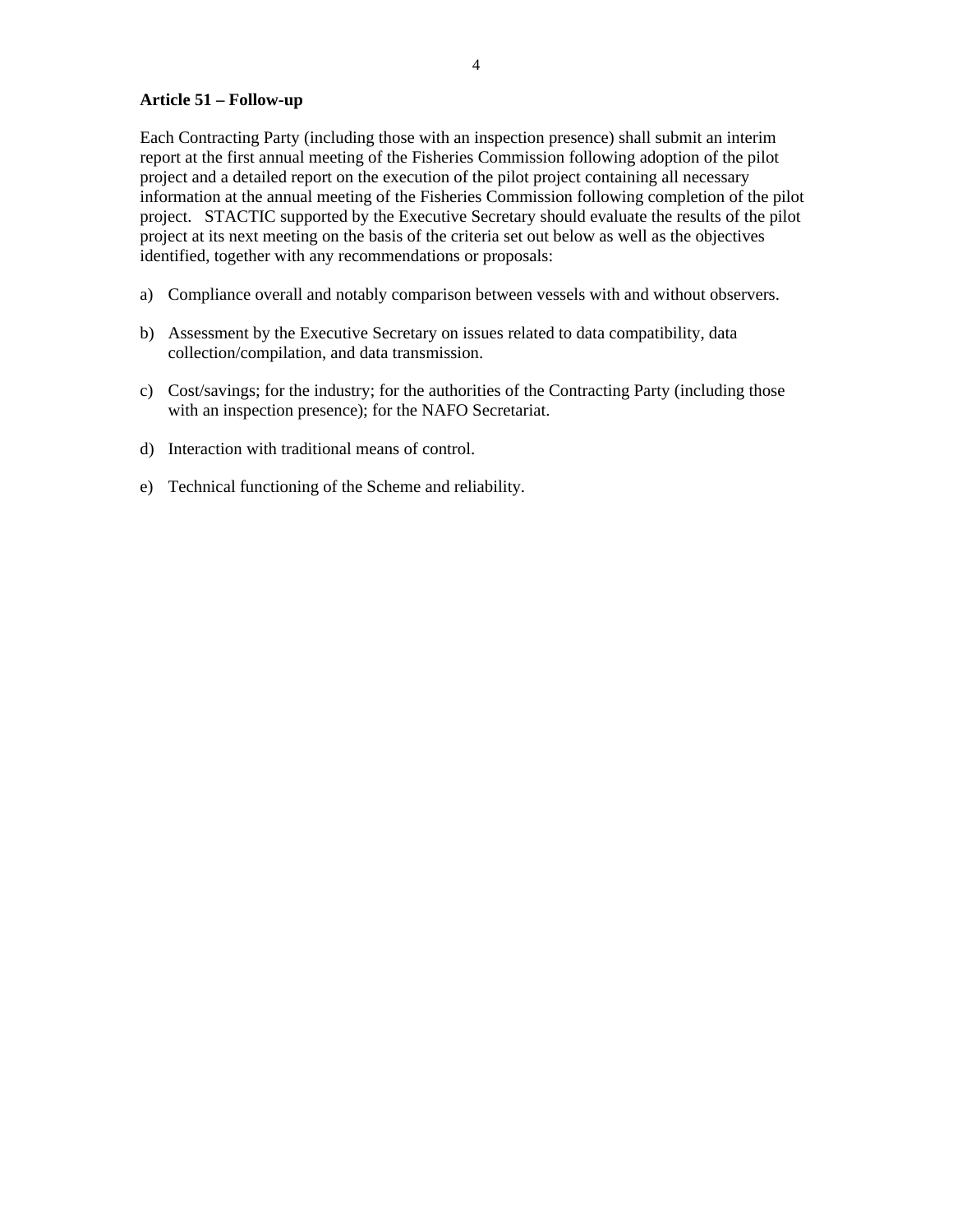# **3. The following Annex XXI shall be added:**

## **ANNEX XXI (a)**

# 1. Daily Catch Report for Pilot Project (CAX)

| <b>Data Element:</b>                                    | Code:     | <b>Mandatory /</b><br><b>Optional</b> | <b>Remarks:</b>                                                                                                                                                                                                                                |  |  |
|---------------------------------------------------------|-----------|---------------------------------------|------------------------------------------------------------------------------------------------------------------------------------------------------------------------------------------------------------------------------------------------|--|--|
| Start record                                            | <b>SR</b> | М                                     | System detail; indicates start of record                                                                                                                                                                                                       |  |  |
| <b>Address</b>                                          | AD        | M                                     | Message detail; destination, "XNW" for NAFO                                                                                                                                                                                                    |  |  |
| Sequence                                                | SQ        | M                                     | Message detail; message serial number in current year                                                                                                                                                                                          |  |  |
| Number                                                  |           |                                       |                                                                                                                                                                                                                                                |  |  |
| Type of                                                 | <b>TM</b> | M                                     | Message detail; message type, "CAX" as Catch report                                                                                                                                                                                            |  |  |
| Message                                                 |           |                                       |                                                                                                                                                                                                                                                |  |  |
| Radio call sign                                         | <b>RC</b> | M                                     | Vessel registration detail; international radio call sign of the<br>vessel                                                                                                                                                                     |  |  |
| <b>Trip Number</b>                                      | <b>TN</b> | $\circ$                               | Activity detail; fishing trip serial number in current year                                                                                                                                                                                    |  |  |
| <b>Vessel Name</b>                                      | <b>NA</b> | $\circ$                               | Vessel registration detail; name of the vessel                                                                                                                                                                                                 |  |  |
| Contracting<br>Party<br>Internal<br>Reference<br>Number | IR.       | $\Omega$                              | Vessel registration detail; unique Contracting Party vessel<br>number as ISO-3 flag state code followed by number                                                                                                                              |  |  |
| External<br>Registration<br>Number                      | <b>XR</b> | $\circ$                               | Vessel registration detail; the side number of the vessel                                                                                                                                                                                      |  |  |
| <b>Relevant Area</b>                                    | <b>RA</b> | M                                     | Activity detail: NAFO Division                                                                                                                                                                                                                 |  |  |
| Latitude                                                | LA        | M <sup>1</sup>                        | Activity detail; position at time of transmission                                                                                                                                                                                              |  |  |
| Longitude                                               | LO        | M <sup>1</sup>                        | Activity detail; position at time of transmission                                                                                                                                                                                              |  |  |
| Daily Catches                                           | CA        | M                                     | Activity detail; cumulative catch by species retained on board                                                                                                                                                                                 |  |  |
| species<br>live weight                                  |           | M                                     | (exclusive of discards), either since commencement of fishing in<br>R.A. <sup>2</sup> or last "Catch" report, in pairs as needed.<br>FAO species code<br>Live weight in kilograms, rounded to the nearest 100 kilograms                        |  |  |
| Discarding<br>species<br>live weight                    | <b>RJ</b> | M                                     | Activity detail; discarded catch by species, either since<br>commencement of fishing in R.A. <sup>2</sup> or last "Catch" report, in pairs<br>as needed.<br>FAO species code<br>Live weight in kilograms, rounded to the nearest 100 kilograms |  |  |
| Undersize<br>species<br>live weight                     | <b>US</b> | M                                     | Activity detail; undersize catch by species, either since<br>commencement of fishing in R.A. <sup>2</sup> or last "Catch" report, in pairs<br>as needed.<br>FAO species code<br>Live weight in kilograms, rounded to the nearest 100 kilograms |  |  |
| Date                                                    | DA        | M                                     | Message detail; date of transmission                                                                                                                                                                                                           |  |  |
| Time                                                    | ΤI        | M                                     | Message detail; time of transmission                                                                                                                                                                                                           |  |  |
| End of record                                           | ER        | M                                     | System detail; indicates end of the record                                                                                                                                                                                                     |  |  |

1 Optional if a vessel is subject to satellite tracking<br>2 Meaning the first "Catch Report" in current fishing

2 Meaning the first "Catch Report" in current fishing trip in the R.A.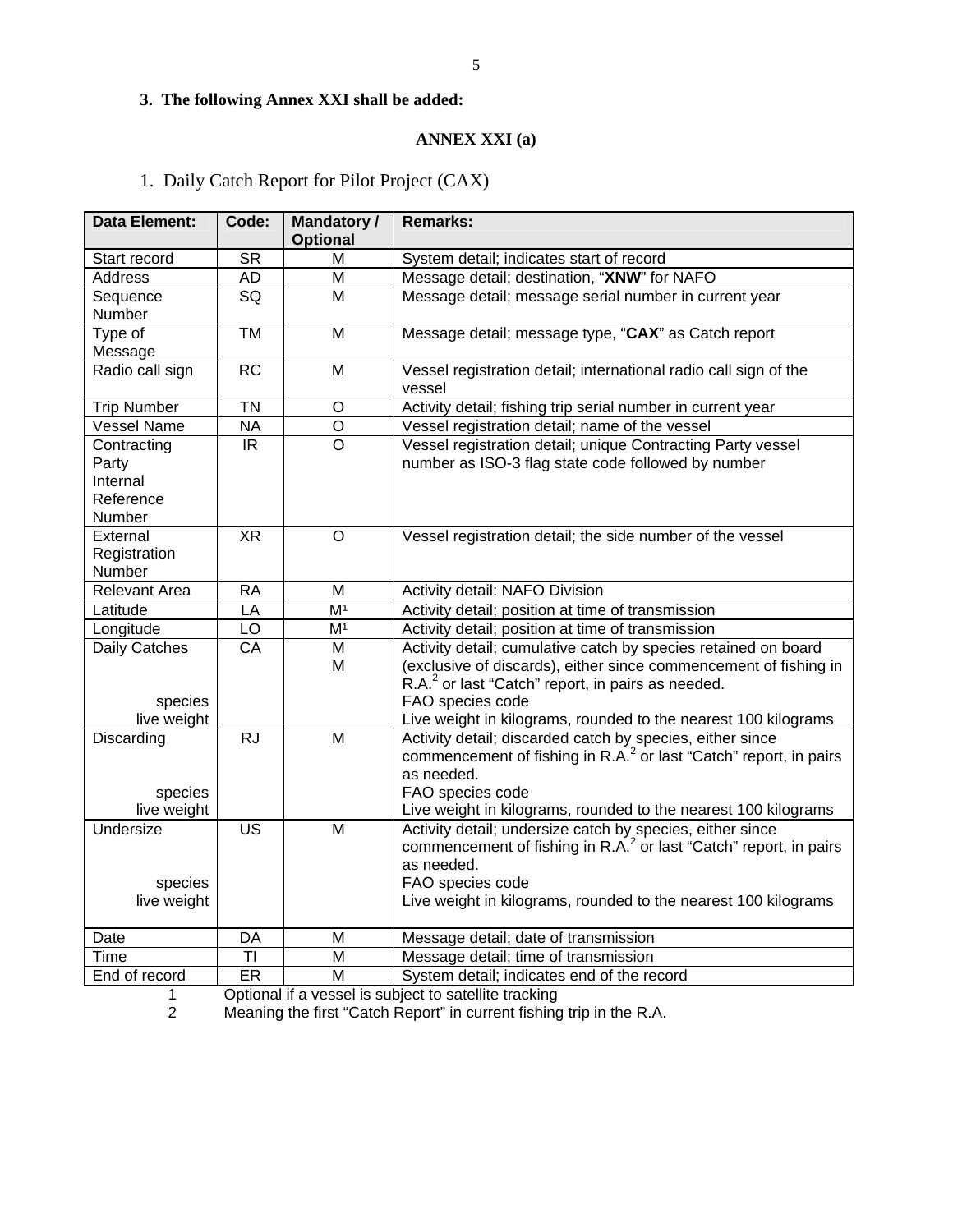# 2. Observer Report (OBR)

| <b>Data Element:</b>                | Code:                               | <b>Mandatory /</b><br><b>Optional</b> | <b>Remarks:</b>                                                                                                                                                                                                                                |  |  |
|-------------------------------------|-------------------------------------|---------------------------------------|------------------------------------------------------------------------------------------------------------------------------------------------------------------------------------------------------------------------------------------------|--|--|
| Start record                        | <b>SR</b>                           | M                                     | System detail; indicates start of record                                                                                                                                                                                                       |  |  |
| <b>Address</b>                      | <b>AD</b>                           | M                                     | Message detail; destination, "XNW" for NAFO                                                                                                                                                                                                    |  |  |
| Sequence Number                     | $\overline{SQ}$                     | $\overline{\mathsf{M}}$               | Message detail; message serial number in current year                                                                                                                                                                                          |  |  |
| Type of Message                     | <b>TM</b>                           | $\overline{\mathsf{M}}$               | Message detail; message type, "OBR" as Observer report                                                                                                                                                                                         |  |  |
| Radio call sign                     | <b>RC</b>                           | M                                     | Vessel registration detail; international radio call sign of the<br>vessel                                                                                                                                                                     |  |  |
| <b>Fishing Gear</b>                 | $\overline{\overline{\mathsf{GE}}}$ | M                                     | Activity detail; FAO code for fishing gear                                                                                                                                                                                                     |  |  |
| Directed Species <sup>7</sup>       | DS                                  | M                                     | Activity detail; FAO species code                                                                                                                                                                                                              |  |  |
| Mesh Size                           | ME                                  | M                                     | Activity detail; average mesh size in millimeters                                                                                                                                                                                              |  |  |
| <b>Relevant Area</b>                | <b>RA</b>                           | M                                     | Activity detail; NAFO Division                                                                                                                                                                                                                 |  |  |
| Daily Catches<br>species            | CA                                  | M<br>M                                | Activity detail; cumulative catch by species retained on board,<br>(exclusive of discards), either since commencement of fishing in<br>R.A. <sup>2</sup> or last "Catch" report, in pairs as needed.<br>FAO species code                       |  |  |
| live weight                         |                                     |                                       | Live weight in kilograms, rounded to the nearest 100 kilograms                                                                                                                                                                                 |  |  |
| Discarding                          | <b>RJ</b>                           | M <sup>1</sup>                        | Activity detail; discarded catch by species, either since<br>commencement of fishing in R.A. <sup>2</sup> or last "Catch" report, in pairs<br>as needed.                                                                                       |  |  |
| species                             |                                     |                                       | FAO species code                                                                                                                                                                                                                               |  |  |
| live weight                         |                                     |                                       | Live weight in kilograms, rounded to the nearest 100 kilograms                                                                                                                                                                                 |  |  |
| Undersize<br>species<br>live weight | $\overline{\mathsf{US}}$            | M <sup>1</sup>                        | Activity detail; undersize catch by species, either since<br>commencement of fishing in R.A. <sup>2</sup> or last "Catch" report, in pairs<br>as needed.<br>FAO species code<br>Live weight in kilograms, rounded to the nearest 100 kilograms |  |  |
| Log Book                            | LB                                  | M                                     | Activity detail; "Yes" or "No" 3                                                                                                                                                                                                               |  |  |
| Production                          | <b>PR</b>                           | M                                     | Activity detail; code for the production                                                                                                                                                                                                       |  |  |
| Hails                               | HA                                  | M                                     | Activity detail; observers verification if the reports made by the<br>captain are correct, "Yes" or "No"                                                                                                                                       |  |  |
| Apparent<br>Infringements           | AF                                  | M                                     | Activity detail; "Yes" or "No" 5                                                                                                                                                                                                               |  |  |
| <b>Observer Name</b>                | ON                                  | M                                     | Message detail; name of the observer signing the report                                                                                                                                                                                        |  |  |
| Date                                | DA                                  | M                                     | Message detail; date of transmission                                                                                                                                                                                                           |  |  |
| <b>Free Text</b>                    | <b>MS</b>                           | $\overline{O}_e$                      | Activity detail; for further comments by the observer                                                                                                                                                                                          |  |  |
| Time                                | TI                                  | M                                     | Message detail; time of transmission                                                                                                                                                                                                           |  |  |
| End of record                       | ER                                  | M                                     | System detail; indicates end of the record                                                                                                                                                                                                     |  |  |

1 Only to be transmitted if relevant

2 Meaning the first "Catch Report" in current fishing trip in the R.A.<br>
"Yes" if the observer approves the Log Book entries by the captai<br>
"Yes" if the observer approves the Hails transmitted by the captai

3 "Yes" if the observer approves the Log Book entries by the captain

4 "Yes" if the observer approves the Hails transmitted by the captain

5 "Yes" if an infringement is observed<br>6 Mandatory if "LB" = "No", or "HA" = "<br>7 Directed species is the species which 6 Mandatory if "LB" = "No", or "HA" = "No", or "AF" = "Yes".

7 Directed species is the species which represents the greatest catch for that day